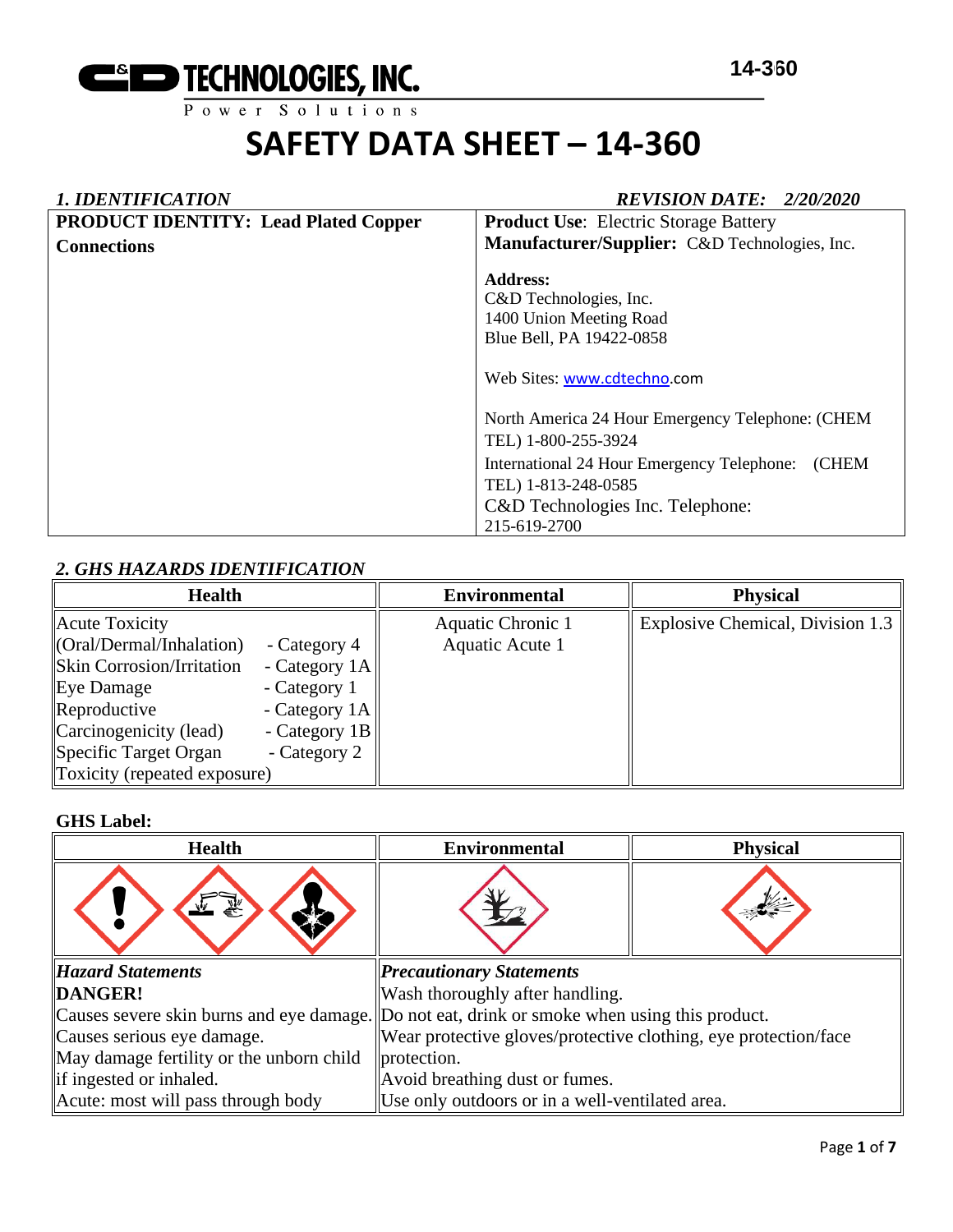

Power Solutions

## **SAFETY DATA SHEET – 14-360**

| unabsorbed: at very high exposures, may Causes skin irritation, serious eye damage. |                                                                                            |
|-------------------------------------------------------------------------------------|--------------------------------------------------------------------------------------------|
|                                                                                     | cause lead intoxication with symptoms of literating to eyes, respiratory system, and skin. |
| nausea and abdominal cramps.                                                        |                                                                                            |
| Chronic: Causes damage to central                                                   |                                                                                            |
| nervous system, blood and kidneys                                                   |                                                                                            |
| through prolonged or repeated exposure:                                             |                                                                                            |
| may also cause anemia, malaise, tremors,                                            |                                                                                            |
| gastritis, and liver changes.                                                       |                                                                                            |
| May cause cancer if ingested or inhaled.                                            |                                                                                            |

## *3. \*COMPOSITION / INFORMATION ON INGREDIENTS*

| <b>INGREDIENTS</b> (Chemical/Common Names):                           | CAS No.:  | $%$ by Wt: |  |  |
|-----------------------------------------------------------------------|-----------|------------|--|--|
| *Lead, Lead Compounds                                                 | 7439-92-1 | 1 - 5      |  |  |
| NON-HAZARDOUS COMPONENTS                                              |           |            |  |  |
| Inert Compounds                                                       | N/A       | 95 - 99    |  |  |
| SECTION 313 (40 CFR 372) LISTED TOXID CHEMICALS ARE PRECEDED BY AN *. |           |            |  |  |

## *4. FIRST AID MEASURES*

Normal handling of lead coated copper connectors does not present a lead hazard or exposure. A lead hazard is present if lead copper connectors are melted or mechanically cleaned or abraded and there is an exposure to lead particles.

## **INHALATION:**

No inhalation of lead particles possible with normal handling of lead plated copper connectors. Upon contact with any lead dust, remove from exposure, gargle, wash nose and lips; consult physician.

## **INGESTION:**

If ingestion of lead metallic particles, flush with water and get immediate medical attention.

#### **SKIN:**

Upon contact with any lead metallic particles, wash immediately with soap and water.

#### **EYES:**

Upon contract with any lead metallic particles, wash immediately with water and get immediate medical attention.

## *5. FIRE FIGHTING MEASURES* **Flash Point:** Not Applicable **Oxygen Index** = N/A **Flammable Limits:** N/A **Extinguishing media:** Class ABC, Carbon dioxide, dry chemicals, or water spray.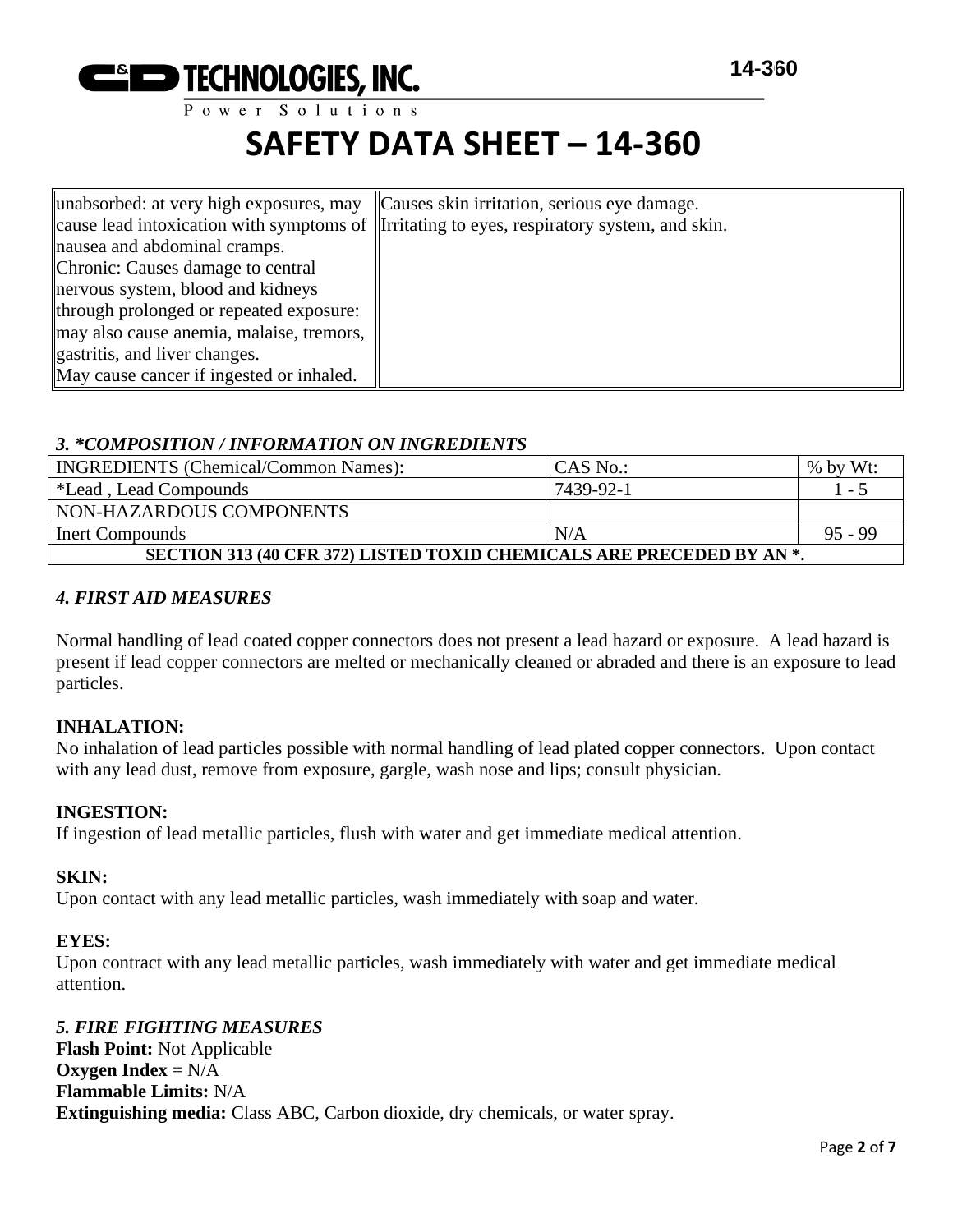

## **Fire Fighting Procedures:**

Wear protective clothing and positive pressure, self-contained breathing apparatus.

#### **Hazardous Combustion Products:**

Highly toxic lead oxide fumes may evolve from heated metal.

#### *6: ACCIDENTAL RELEASE MEASURES*

Ventilate area upon release of any lead particle leak or spill. Wear appropriate protective equipment such as respirator, goggles and gloves, if airborne lead dust particles are present.

## *7. HANDLING AND STORAGE*

## **Handling and Storage:**

None.

## *8. EXPOSURE CONTROLS / PERSONAL PROTECTION*

#### **Exposure Limits (mg/m<sup>3</sup> ) Note: N.E. = Not Established**

| <b>INGREDIENTS</b>       | <b>OSHA</b> | ACGIH | US NIOSH | <b>Ouebec PEV</b> | Ontario OEL | $\mathsf{I}$ OEL<br>EU |
|--------------------------|-------------|-------|----------|-------------------|-------------|------------------------|
| (Chemical/Common Names): | PEL         |       |          |                   |             |                        |
| Compounds<br>Lead, Lead  | 0.05        | 0.05  | 0.05     | 0.05              | $0.05\,$    | 0.15(b)                |
| .                        |             |       |          |                   |             |                        |

**(b)**As inhalable aerosol

#### **Engineering Controls (Ventilation):**

None.

## **Respiratory Protection (NIOSH/MSHA approved):**

None required under normal conditions. When cleaning lead plated copper assemblies with wire brush or other mechanical actions, and airborne lead dust particles are known to exceed PEL, use NIOSH or MSHA-approved respiratory protection.

#### **Skin Protection:**

Not required.

#### **Eye Protection:**

Use safety glasses with sideshields.

#### **Other Protection:**

When cleaning lead plated copper connections with wire brush or other mechanical actions, wear impervious protective clothing, including long sleeved shirts, nitrile gloves, boots, lab coates, apron, coveralls or work uniform if adverse conditions or employee exposures warrant.

## *9. PHYSICAL AND CHEMICAL PROPERTIES*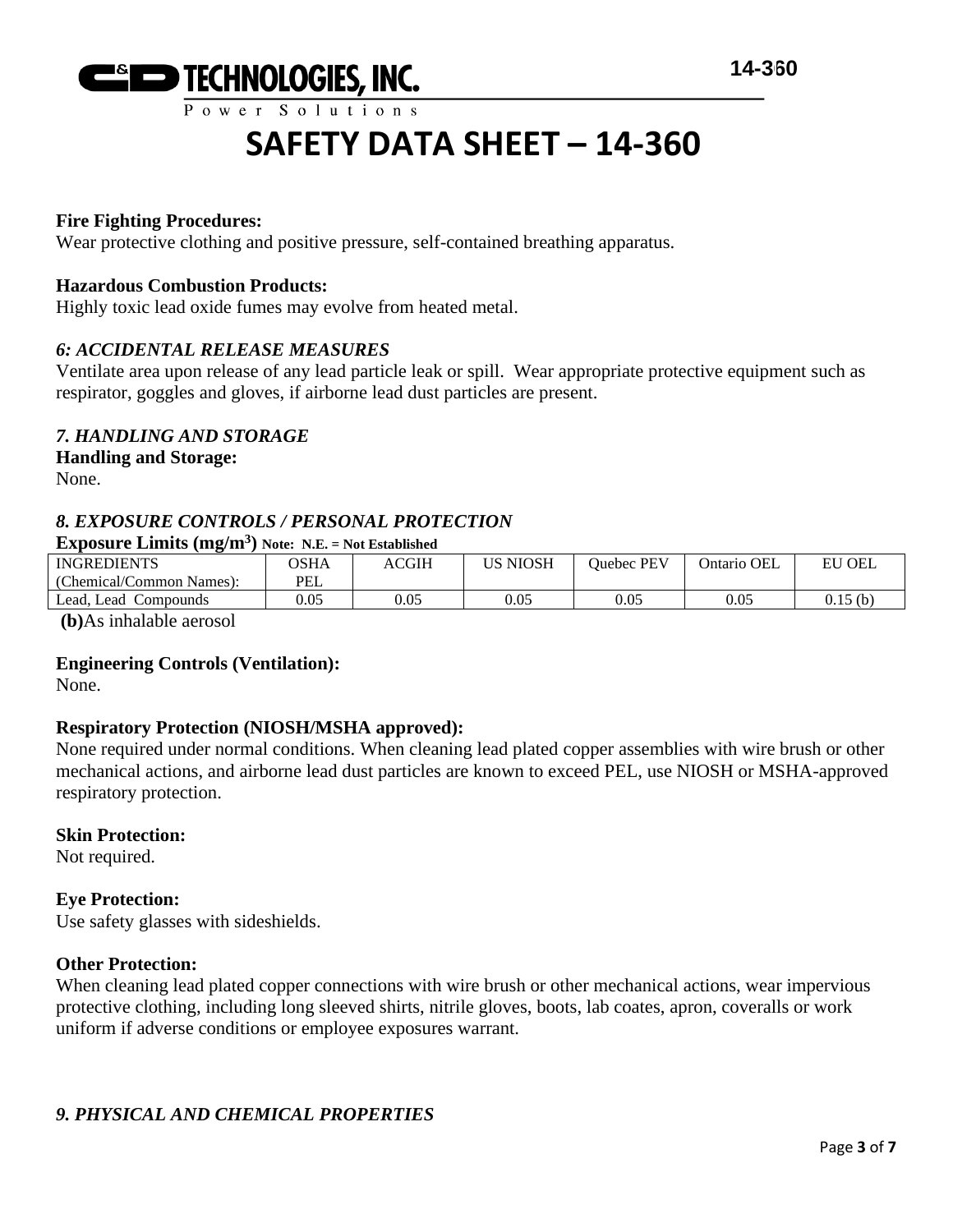

Power Solutions

## **SAFETY DATA SHEET – 14-360**

| Properties Listed Below are for Electrolyte: |                                                              |                                         |  |
|----------------------------------------------|--------------------------------------------------------------|-----------------------------------------|--|
| Boiling Point:   N/A                         |                                                              | Specific Gravity (H2O = 1): $\vert$ N/A |  |
| Melting Point:   N/A                         |                                                              | Vapor Pressure (mm Hg): $\vert$ N/A     |  |
| Solubility in Water:   N/A                   |                                                              | Vapor Density (AIR = 1): $\vert$ N/A    |  |
| Evaporation Rate:   N/A                      |                                                              | % Volatile by Weight:   N/A             |  |
|                                              |                                                              |                                         |  |
|                                              | Appearance and Odor: Manufactured article; no apparent odor. |                                         |  |

## *10. STABILITY AND REACTIVITY*

Stability: Stable  $X$  Unstable This product is stable under normal conditions at ambient temperature.

**Conditions to Avoid:** None.

**Incompatibilities (materials to avoid**): None.

#### **Hazardous Decomposition Products: N/A**

**Hazardous Polymerization:**

Will not occur

## *11. TOXICOLOGICAL INFORMATION*

The following toxicological information is applicable to any employee exposure to any lead dust particles from cleaning lead plated copper connectors with wire brush or other mechanical means.

#### **Routes of Entry:**

Hazardous exposure can occur upon any employee exposure to lead dust particles from cleaning operations.

#### **Inhalation:**

Inhalation of lead dust or fumes may cause irritation of upper respiratory tract and lungs.

#### **Ingestion:**

Acute ingestion may cause abdominal pain, nausea, vomiting, diarrhea and severe cramping. This may lead rapidly to systemic toxicity and must be treated by a physician.

#### **Skin Contact:**

Not absorbed through the skin.

#### **Eye Contact:** May cause eye irritation.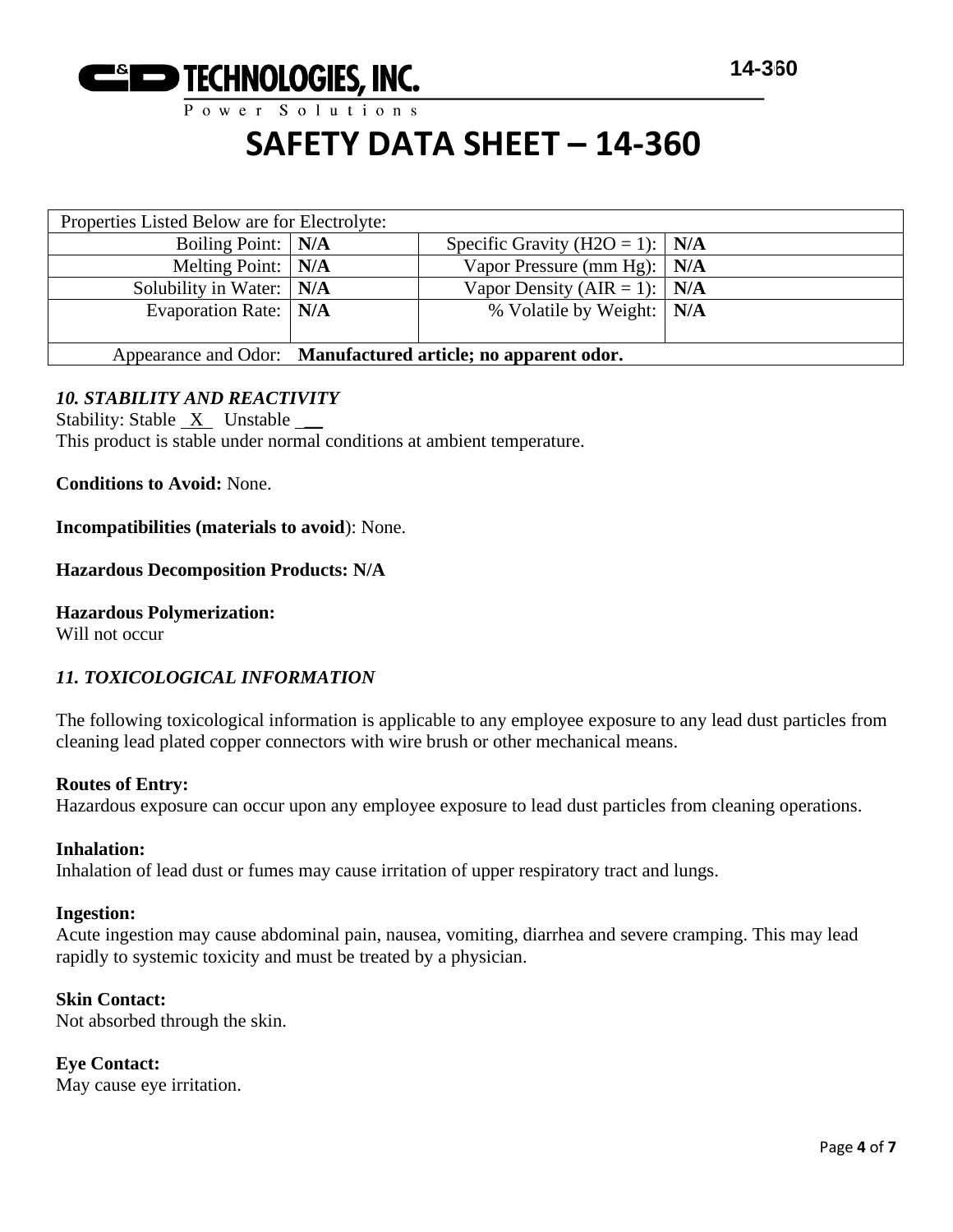

## **Effects of Overexposure - Acute:**

Symptoms of toxicity include headache, fatigue, abdominal pain, loss of appetite, muscular aches and weakness, sleep disturbances and irritability.

## **Effects of Overexposure - Chronic:**

Anemia; neuropathy, particularly of the motor nerves, with wrist drop; kidney damage; reproductive changes in males and females. Repeated exposure to lead and lead compounds in the workplace may result in nervous system toxicity. Some toxicologists report abnormal conduction velocities in persons with blood lead levels of 50 μg/100 ml or higher. Heavy lead exposure may result in central nervous system damage, encephalopathy and damage to the blood-forming (hematopoietic) tissues.

## **Carcinogenicity:**

Lead is listed as a 2B carcinogen, likely in animals at extreme doses. Proof of carcinogenicity in humans is lacking at present.

## **Medical Conditions Generally Aggravated by Exposure:**

Lead and its compounds can aggravate some forms of kidney, liver and neurologic diseases.

**Acute Toxicity:** Inhalation LD50: Acute Toxicity Point Estimate  $= 4500$  ppmV (based on lead bullion)

Oral LD50: Acute Toxicity Estimate  $(ATE) = 500$  mg/kg body weight (based on lead bullion)

## **Additional Health Data:**

All heavy metals, including the hazardous ingredients in this product, are taken into the body primarily by inhalation and ingestion. Most inhalation problems can be avoided by adequate precautions such as ventilation and respiratory protection covered in Section 8. Follow good personal hygiene to avoid inhalation and ingestion: wash hands, face, neck and arms thoroughly before eating, smoking or leaving the work site. Keep contaminated clothing out of non-contaminated areas, or wear cover clothing when in such areas. Restrict the use and presence of food, tobacco and cosmetics to non-contaminated areas. Work clothes and work equipment used in contaminated areas must remain in designated areas and never taken home or laundered with personal non-contaminated clothing. This product is intended for industrial use only and should be isolated from children and their environment.

The 19<sup>th</sup> Amendment to EC Directive 67/548/EEC classified lead compounds, but not lead in metal form, as possibly toxic to reproduction. Risk phrase 61: May cause harm to the unborn child, applies to lead compounds, especially soluble forms.

## *12. ECOLOGICAL INFORMATION*

**Environmental Fate:** lead is very persistent in soil and sediments. No data on environmental degradation. Mobility of metallic lead between ecological compartments is slow. Bioaccumulation of lead occurs in aquatic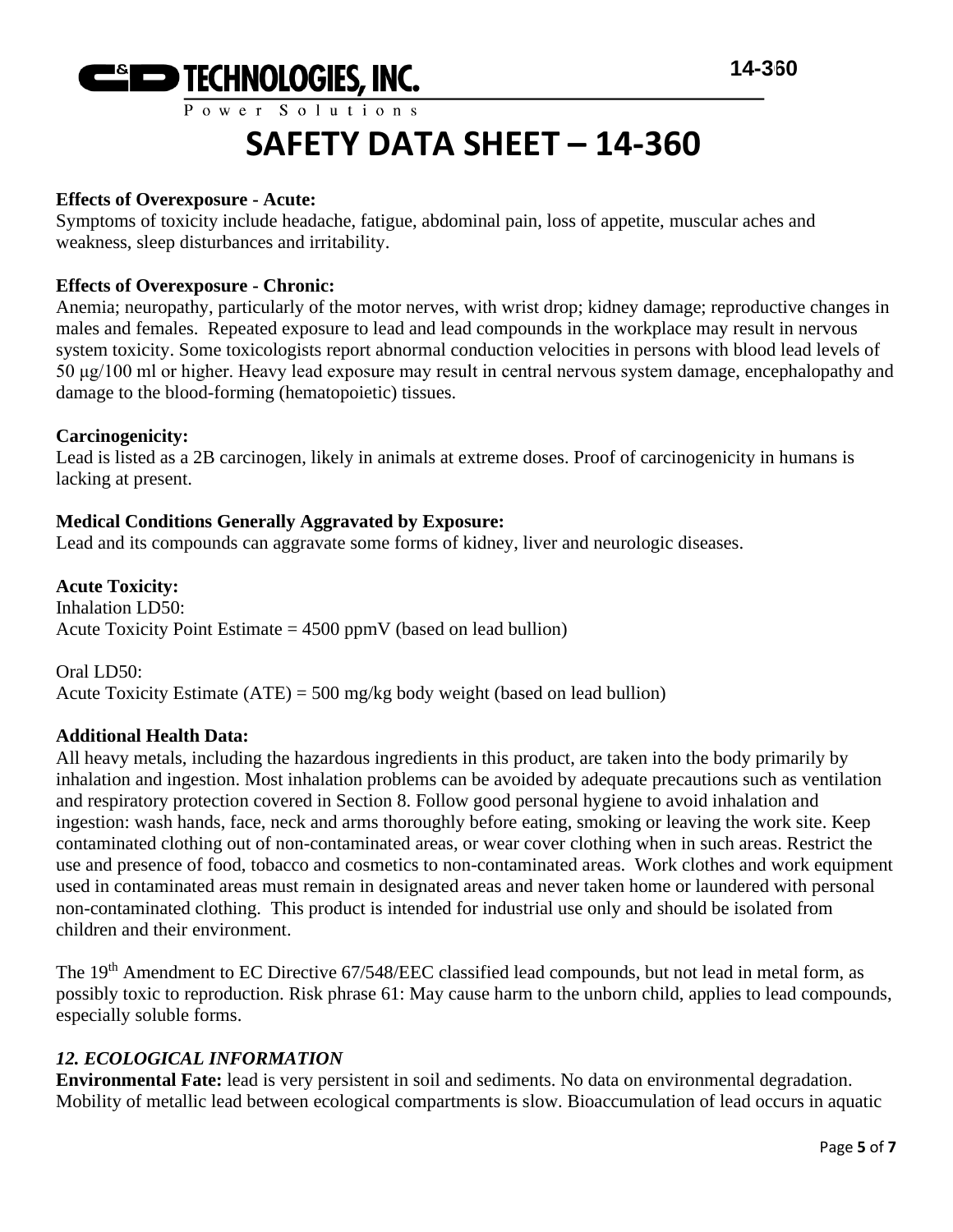

and terrestrial animals and plants but little bioaccumulation occurs through the food chain. Most studies include lead compounds and not elemental lead.

## **Environmental Toxicity:** Aquatic Toxicity:

48 hr LC50 (modeled for aquatic invertebrates): <1 mg/L, based on lead bullion

## **Additional Information**

- · No known effects on stratospheric ozone depletion.
- · Volatile organic compounds: 0% (by Volume)
- · Water Endangering Class (WGK): NA

## *13. DISPOSAL CONSIDERATIONS (UNITED STATES)*

Send to secondary lead smelter for recycling. EPA hazardous waste number for lead is D008.

Following local, State/Provincial, and Federal/National regulations applicable to end-of-life characteristics will be the responsibility of the end-user.

## *14. TRANSPORT INFORMATION*

Not applicable.

## *15. REGULATORY INFORMATION*

## **EPCRA Sections 302, 304, 311 & 312**

The lead used in lead-acid batteries does not qualify for any OSHA or EPCRA exemptions. Lead is not an EHS, and the following table outlines the applicable EPCRA Sections and their respective thresholds for **lead**:

| <b>EPCRA Sections - Lead</b>                      | <b>Thresholds</b>  |
|---------------------------------------------------|--------------------|
| 311 - MSDS Reporting                              | $\geq 10,000$ lbs. |
| 312 - Chemical Inventory Reporting (i.e. Tier II) | $\geq 10,000$ lbs. |

## **EPCRA Section 313**

The reporting of lead in lead-acid batteries used in cars, trucks, most cranes, forklifts, locomotive engines, and aircraft for the purposes of EPCRA Section 313 is not required. Lead-acid batteries used for these purposes are exempt for Section 313 reporting per the "Motor Vehicle Exemption." See page B-22 of the *U.S. EPA Guidance Document for Lead and Lead Compound Reporting under EPCRA Section 313* for additional information of this exemption.